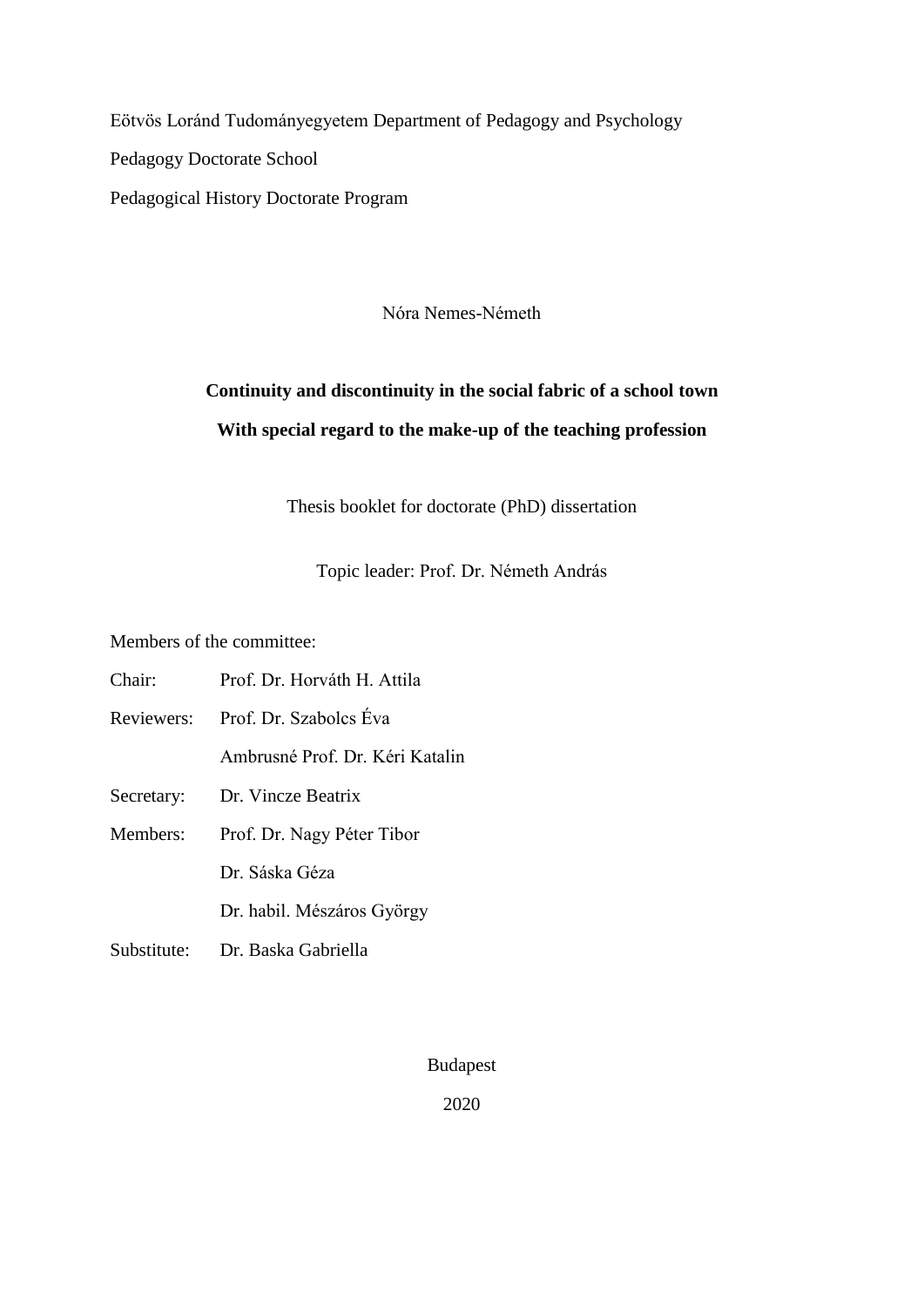#### **The dissertation's topic and objectives, plus reasons for choosing it**

Our town, Székesfehérvár, the nation's former location for royal coronations, is one of Hungary's cities rich in history. Its historical importance is a result of its close relationship with the ruling powers. However, the town is worth exploring for more than its prestige from coronations and its status as a free royal city – it is worthy of research for its role within the history of education. The complexity of the school system, the diversity of organizational changes, the relationship between the city and the schools, the interactions between them and the central role of the teachers in shaping socio-cultural life are all well traceable and illustrated by the relative richness of the material to hand.

In my dissertation I undertake to examine the cultural relations and pedagogical culture of Székesfehérvár as a school town from several angles, and to explore the institutional system of cultural transfer and the personal and institutional relationships behind it. I focus on the individual relationship systems, above all on the functioning of secondary school teachers and their role in shaping the socio-cultural life of the city.

- 1. In the first half of the thesis, I look for an answer to whether the city that was once important in the political life of this country really transformed into a school town. As part of this process, I will examine the development and completion of the secondary school network and urban education policy. I will not undertake a full analysis of education policy, but will use the available resources to highlight the extent to which the city acted under the weight of its obligations under the laws and regulations; the extent to which local citizens' needs and requests were taken into account in decision-making; and the conduct towards institutions which the city had no direct obligation to maintain.
- 2. In my investigation, I follow the clues to answer various questions. How did the processes of professionalism take place in secondary schools? How did teaching departments stack up in terms of teaching qualifications? Were there teachers among the members of the national pedagogical associations and did teachers participate in the creation of regional advocacy? Were they also members of the associations organising the country's academic life? Did they undertake doctorate research and courses? Did they publish articles in pedagogical journals and work as textbook writers? And in parallel with all these processes, in what form did the involvement of teachers in local public life manifest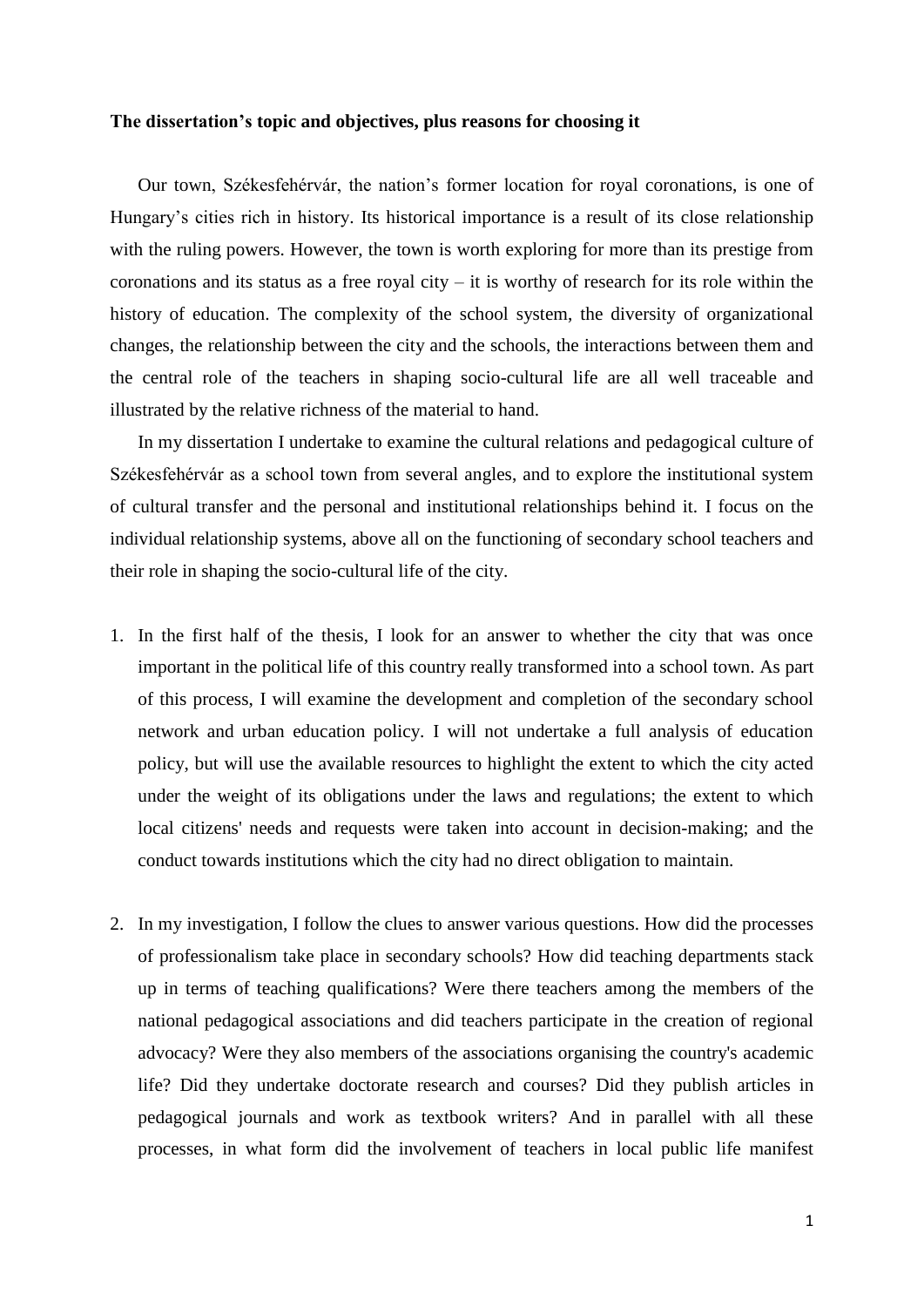itself? How did they contribute to the passing on of the traditions of knowledge, forms of cultural transfer and the trend for modernisation in cultural transfer effects?

- 3. From the school environment it was not only teachers who got involved in the cultural life of the city as individuals and as a body, but students as well. During my research, I located the former school spaces. At the heart of these chapters is the question of how the students of secondary schools used the various city spaces, thus giving them a pedagogical function. While using these public spaces, were students able to meet the written and unwritten standards of urban citizenship?
- 4. I also pose the question of whether the citizens of the city also played a decisive role in the lives of schools. Which functions and institutions of secondary schools interacted with the city in terms of the use of space? In the life of schools, how did the patronage of modern citizenship manifest itself? To what extent did donations and one-off grants alleviate the financial burden on students? What types of donations helped the work of self-education and youth associations, and did they contribute to students' selfdevelopment and studies?
- 5. In addition to the above questions, an examination of the pedagogical content of the local press was carried out. Did the local newspapers have their own education sections? Which topics dominated the discourse on the subject? Which issues associated with schools were the city's residents concerned about?

In all of these contexts, the thesis will point out Szekesfehérvár's position in the network of school towns that dates back to the 19th century. Szekesfehérvár's position in the national administration of schools and its supportive attitude towards its schools strengthened its central role in public education, contributed to shaping its school-town image and provided a solid basis for the establishment of new types of schools and the differentiation of established school institutions as part of the development of the school structure. The school with the longest history is the city centre grammar school, which has been Jesuit, Paulian and then Cistercian during various periods in time. The 19th century saw the organisation of the institutions for industrial, commercial and academic education, as well as women's education. Private schools and courses specialising in the teaching of music, dance, musical instruments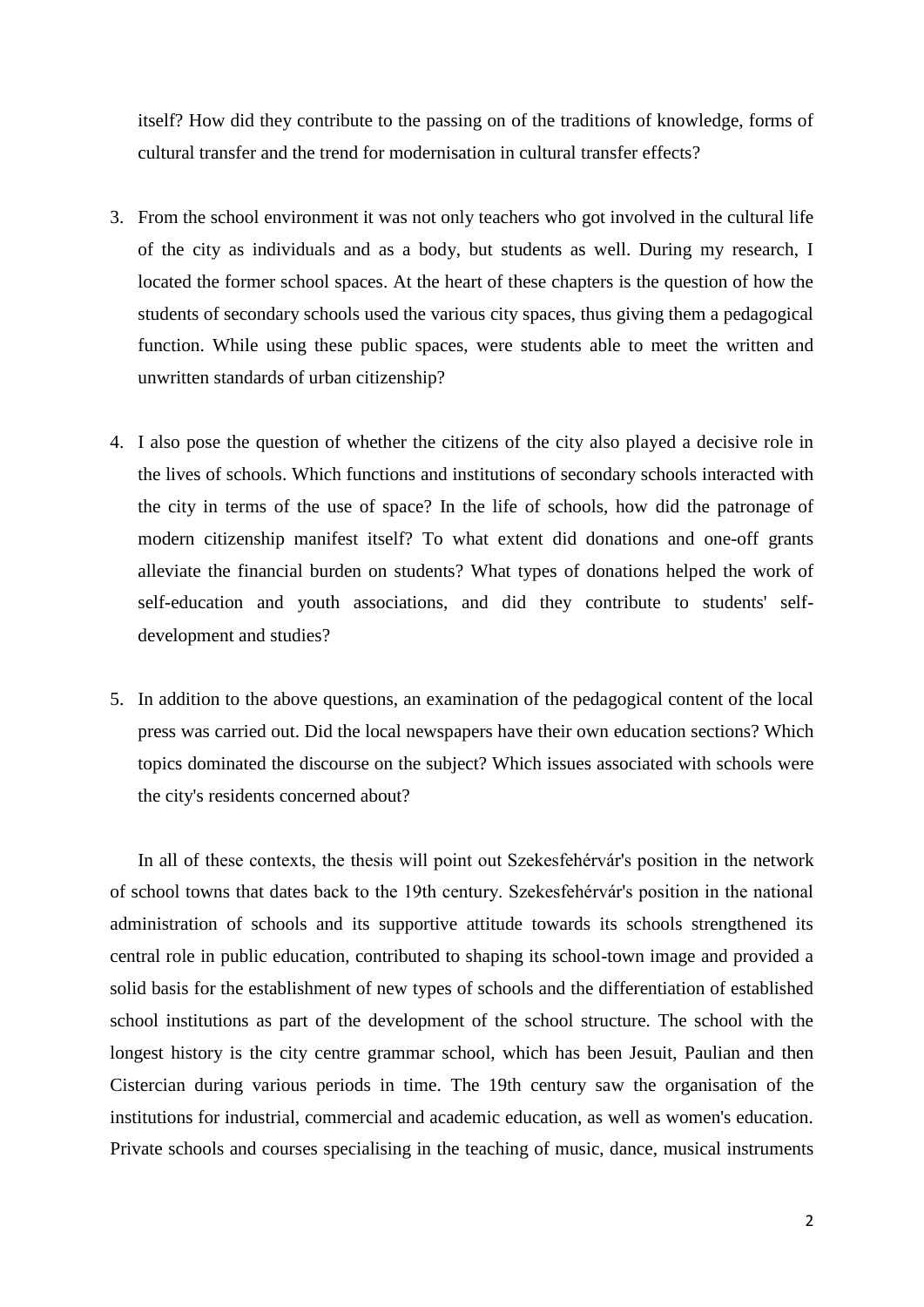and foreign languages were also present, and the institutional system of cultural infrastructure behind the school network was developed.

#### **Sources and methods of research**

In my dissertation traditional, deductive and analytical research methods of historical science and educational history came to the fore due to the nature of the subject. The review of secondary resources and the study of the literature concerning the society, local history, educational policy and the development of the local school network during the period under consideration was even more nuanced by the questions. After that, the collection and critical analysis of primary resources constituted the longest process. Descriptive and interpretative approaches helped in the analysis of the primary sources. (*Szabolcs*, 2001. 113-114.) In the course of the research and analysis of resources, I placed particular focus on their content and credibility. Secondary sources both from the time and later helped me to interpret and analyse them. After that came the synthesis and the historical background. (*Kéri*, 2001. 74-85.)

In addition to the ordering principle of chronology, I have tried to involve the synchronic approach in the investigation. With this in mind, following the presentation of economic, social and church policy factors determining the make-up of the city's school network and the development of local public education, I've brought certain problematic points to the forefront of my research which highlight the city's education policy and emphasise the position of Szekesfehérvár in the network of educational and cultural centres of the era.

In the other chapters of the thesis, quantative research methods came to the fore. When exploring the relationship of teachers with regional, cultural and social life, the starting point for the analysis was their repositories of information. Prior to my archival research work, I decided on the criteria for which persons should be included in the database. According to this, teachers were investigated who taught in schools during the period between the establishment of the particular school (in the case of the grammar school, its change to main grammar school status in 1851) and 1924. The database included regular teachers; assistants; specialist occasional teachers; school doctors teaching health; teachers of Roman and Greek Catholic, Protestant and Israelite studies; as well as teachers in training to replace specialist teachers. Using an analysis of the structures obtained from notices and information about their careers, I have explored the same data sets for each person based on pre-defined criteria. I have investigated their participation in national academic and professional cultural institutions and associations; their involvement in regional and local associations; their roles in the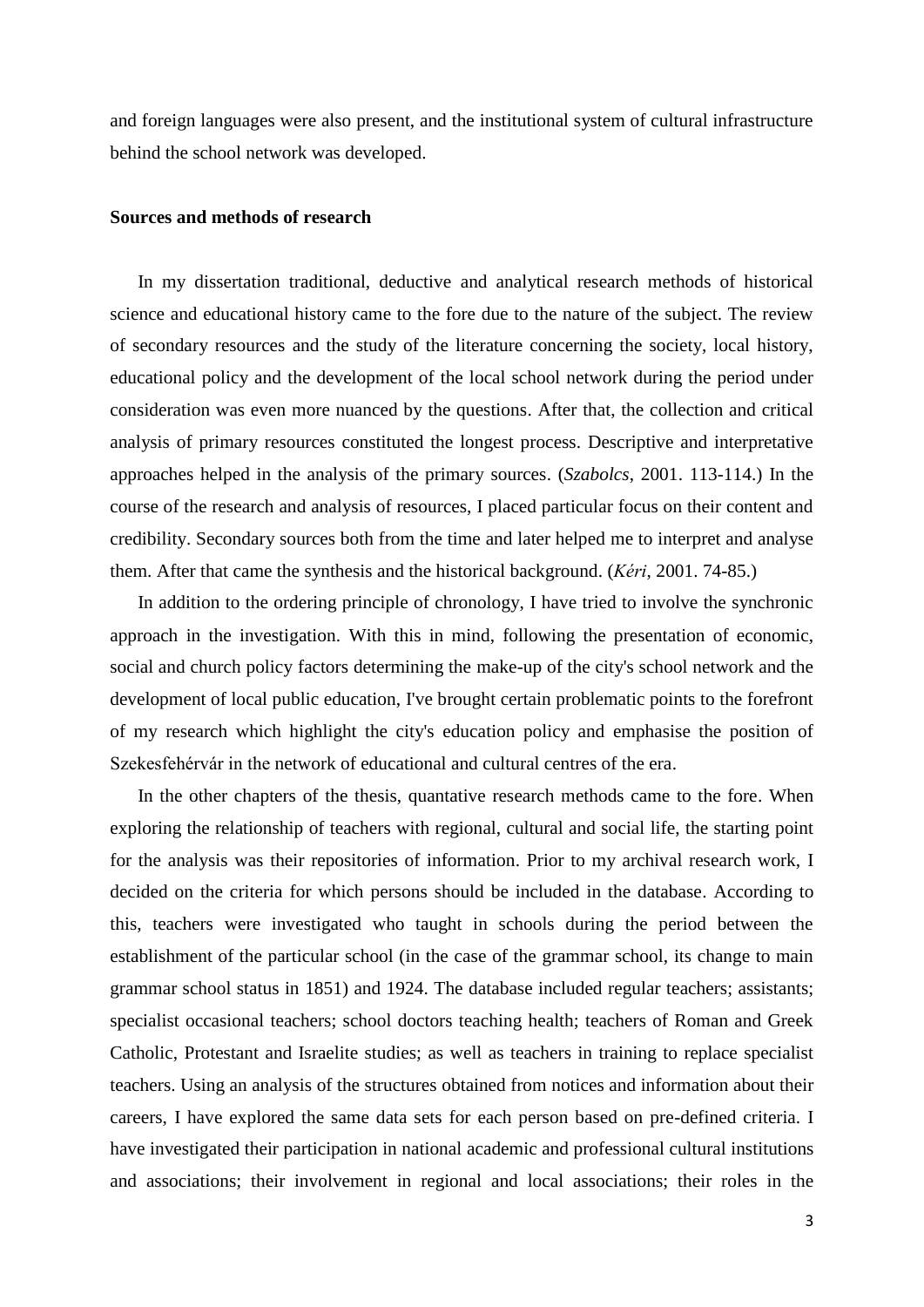shaping of the social and cultural life of Szekesfehérvár and in public administration; their appearances in the press; their activities regarding publications and literature; and their activities of patronage to help students. Although the repositories of information on teachers formed the cornerstone of my work, it should be stressed that this method cannot be adapted to meet the criteria of prosopography, since I collected data relating to the criteria I had defined rather than for the sake of completeness.

At the heart of the study was the teaching institutes above primary school level and their teaching staff. In the dissertation, I tried to achieve consistency by following the concept of István Mészáros. The distinguished educational historian designated as intermediate ("középszintű") those primary schools, grammar schools and schools within the realschule system that prepared students for tertiary education. He called secondary schools that also took students further than the basic level but did not give them the chance to study further at the highest level mid-level ("középfokú"). (*Mészáros*, 1995. 6-8.)

The research covers the period of the second half of the 19th century and the first two decades of the 20th. The initial years are marked by the city's defining educational history events, namely the beginning of the completion of the local secondary school network, including the evolution of the grammar school with its centuries of tradition into the town's main grammar school in 1851. The endpoint for the dissertation falls at a natural point, the year when there were significant changes in the teaching profession and schools: 1924. The centralising of teacher training as a result of the 1924: XXVII law meant that the development of the teaching profession came under direct supervision (*Németh*, 2012. 93.), making it a significant milestone when we want to study the process of teacher professionalisation. In local history, the most significant changes in the life of schools also took place up to that decade, following the arc of the initial development of institutions. To understand certain events, references that fall outside this timeframe are inevitable, and they are only included in the dissertation to identify and explain context.

Valuable primary resources for research, such as notices and written materials about the schools, are kept by the Archives of the City of Szekesfehérvár, the Fejér County Archives of the Hungarian National Archives, the Bishops' and Szekeskáptalan Archives of Szekesfehérvár, and the National Pedagogical Library and Museum. The series of publications by Klára Gráberné Bősze and Károly Léces: *The sources of Hungarian educational history. Bibliography of Hungarian notices 1850/51-1948/49* and the bibliographies of notices present in the local archives acted as my guide. The press of the era was also used as a resource. The newspapers provided important additional information about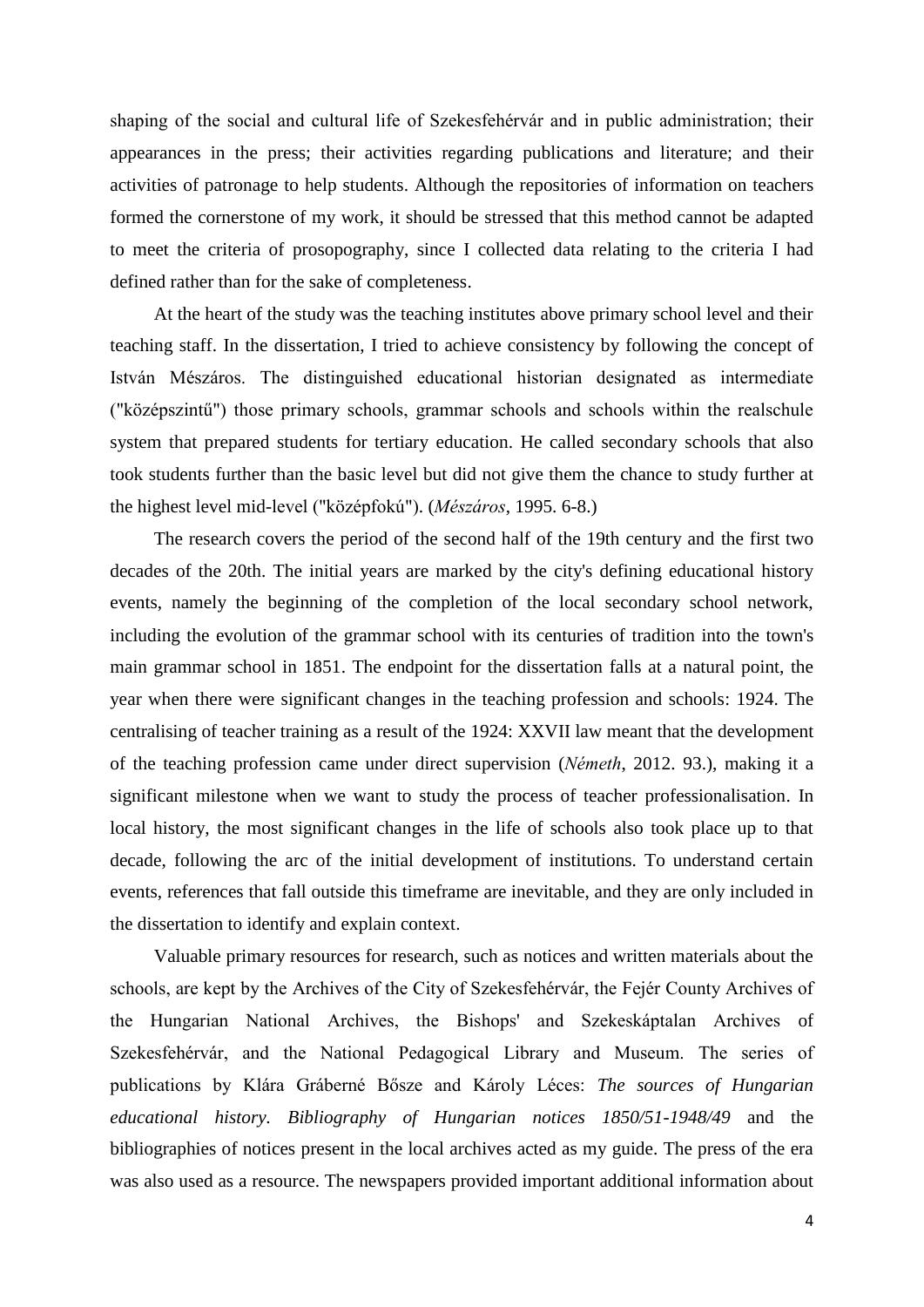the city's school institutions. Included in their columns were the teachers' treatises, school celebrations and observations. They helped me to trace the issues that preoccupied the city's residents, and they also brought forth a number of personal realisations. Among the press outlets of the time, I reviewed the columns and the sections of *Szekesfejérvár*, *Szekesfehérvár and The Countryside* (Székesfehérvár és Vidéke), as well as the *Szekesfehérvár Newspaper* (Székesfehérvári Hírlap).

#### **Structure of the dissertation**

The subject matter of research, its objectives, resources and methods, as well as the historiographical review of the literature, are followed by a chapter exploring the economic, social and church policy factors that determined the development of local public education. At the beginning of the dissertation, following the traditional method of institutional history research, I also felt the need to draw up a systematic summary of relevant local history and school history. These short texts, drawn up to aid synthesis, have proved essential for the study in terms of exploring each context and analysing the city's educational policy.

The questions raised in the investigation will be answered in six main chapters. In the fourth part of the dissertation the classification of realschule institutions, the establishment of the girls' secondary school, the situation of industrial school students and the institutionalisation of their education, as well as the institutions of the grammar school, the commercial school and the Szatmári Roman Catholic nuns all show the city's attitude towards schools.

The fifth main part reviews the effects of the creation and development of the teaching profession in the secondary schools in Szekesfehérvár, in particular with regard to the development of vocational education, the professionalism and advocacy of teachers, their ambitions to obtain a doctorate in humanities, their literary work and their appearances in the press. The following chapters discuss the importance of regional engagement, the forms of contact between teachers, students and the city's residents, and the nature of their contact. The presentation of the pedagogical aspects of the press in Szekesfehérvár will show further the local aspects of the discourse on the subject. The analysis part of the paper ends with a conclusion. The closing chapters include the outlook chapter, the literature referenced, the expression of thanks, and the appendix.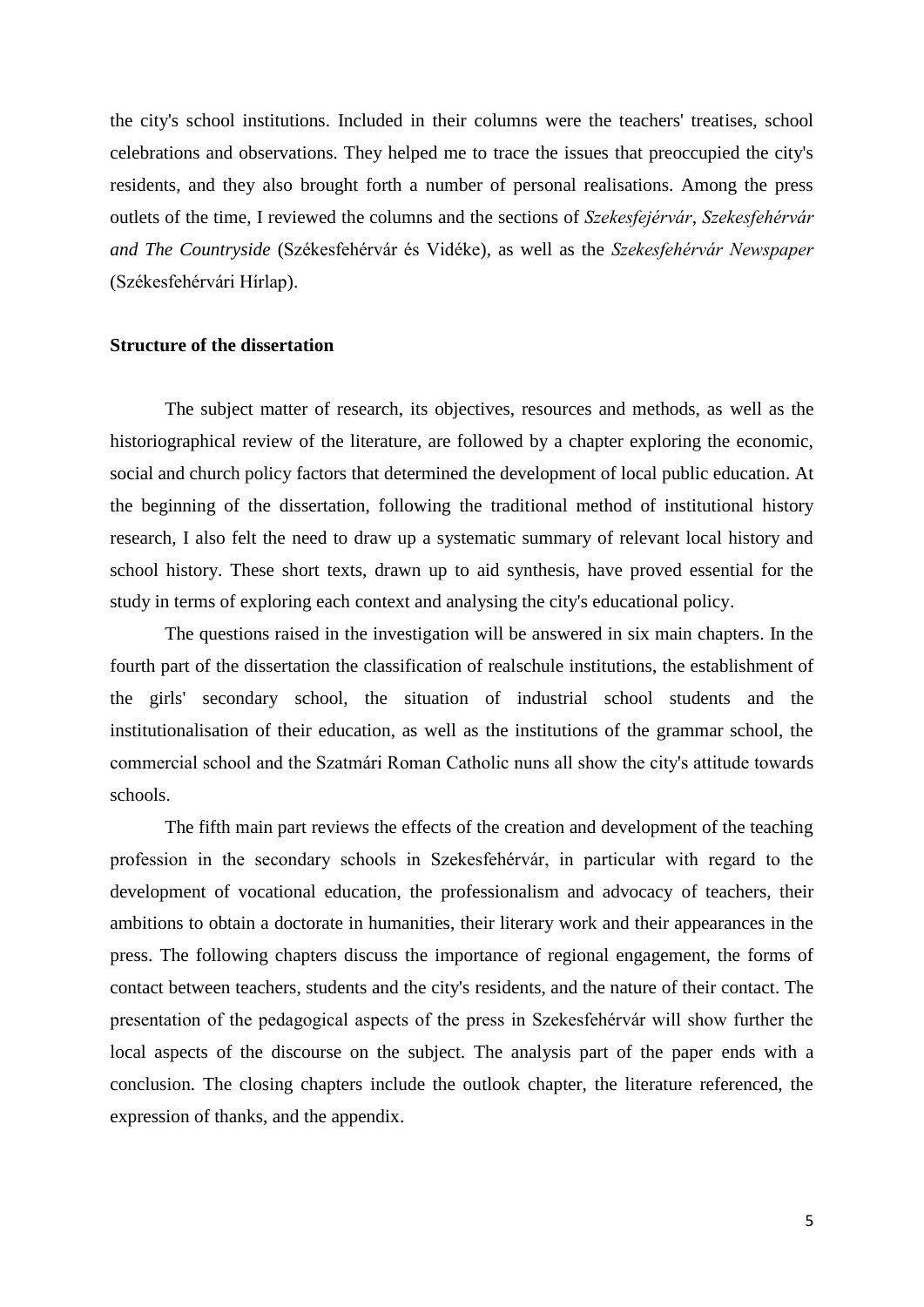#### **Main results and conclusion**

The paper presents the educational history of Szekesfehérvár in the second half of the 19th century and the start of the 20th by analysing the institutional framework of education and the quantitative and qualitative changes in secondary and secondary schools using contemporary primary resources and school documents. In the study of this one city, the historical path of public education development is presented in such a way that the impact of nationwide state and ecclesiastical trends can be seen as they interacted with region-specific values.

Szekesfehérvár is accepted as being a major school town during the era of dualism (1867-1918), with its own centuries-old traditions. During the era of dualism, the city's school network was established and, in addition to the centuries-old Cistercian grammar school in the city centre, new centres of secondary education appeared in the city. The city evolved into a cultural and educational hub for the area that fully met the schooling needs of its catchment area.

The town's education policy, which defined the basics of the construction and funding of the school network and the quality of the relationship and cooperation between city leaders and schools, played a decisive role in the development of the city's school-town image. The question is whether Szekesfehérvár planned for the long term and knowingly managed the construction of the school network, or whether it simply fulfilled its obligations under national laws and regulations. In the first half of the 19th century, the city did not have to provide secondary schools, and the grammar school operated to maintain the monastic order. For the first time in the civil era, the city took on this task. The schools were provided with maintenance grants, state aid and tuition fees. The highest burden was the maintenance system, paid for from the city budget, which included paying teachers, as well as maintaining and improving school buildings.

In terms of school formation, the city's supportive attitude and attempts to fulfil the needs of society and the population were heavily influenced by financial challenges. Most of the institutions were established using statutory orders. The financial conditions for starting a school or building schools could not be guaranteed in the long term by the city, and for almost all types of schools the state was asked to play a part. The Ministry of Religious and Public Education played at least the same role as the town itself in the process of Székesfehérvár becoming a school town. Because of the financial burden, schools were only able to operate with state aid, and the realschule-system schools eventually became state-owned. The city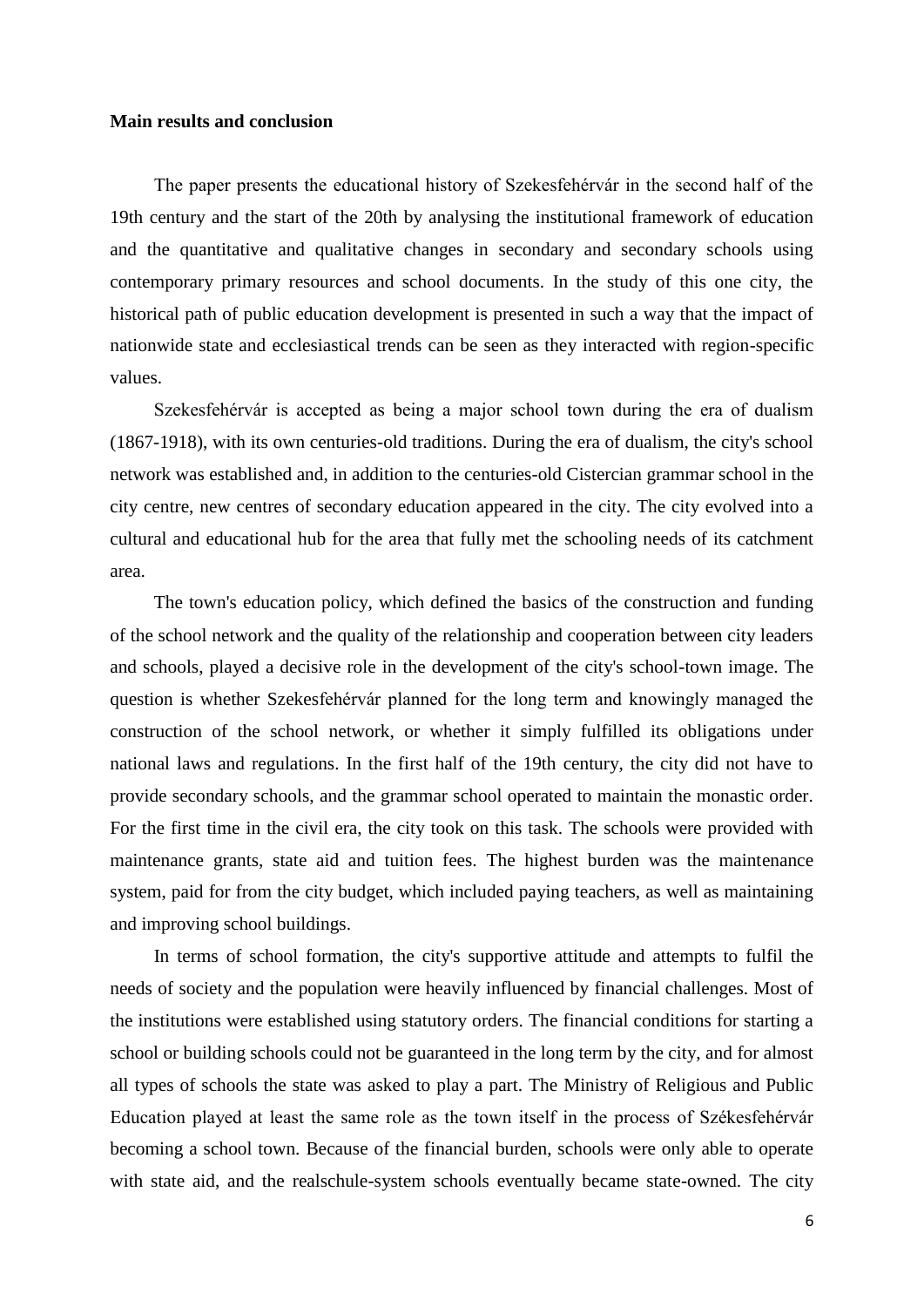sought to minimise the financial burden of maintenance while enjoying the socio-economic benefits of construction and the boom in cultural life. With this in mind, we can talk only to a very limited extent about a conscious long-term school policy.

Despite the funding difficulties, the huge amount of construction and dynamic development of the school network served as a long-term, effective driver of urban development. The extent of the development is demonstrated by the expansion of the building stock for school education and the impact of teachers and students on shaping the cultural image of the city. The smart new buildings provided the city with a new air of respectability and prestige, and the construction sites had a significant impact on urban development.

In addition to these investments in urban construction, the town's urban development was defined and the urban quality of the city was strengthened by the multifaceted activities of the teachers of the institutions. The secondary school teachers who taught here played a major role in the cultural and social life of the city. They were an influential intellectual group in their immediate surroundings and helped shape public opinion, seeing as they naturally attended and took part in events, gave speeches and recitations, and held lectures.

In parallel with their activities in the cultural and social life of the city, the secondary school teachers in Szekesfehérvár were actively involved in the process of the development of the modern educated society and the Hungarian teaching profession. Creating a situation in which every teacher was qualified was very slow, and the use of unqualified people and unprofessional substitutes was widespread for a long time. The organisation of teacher training resulted in a gradual increase in the number of ordinary teachers and there was a continuous expansion of specialised teaching.

One of the pillars of the professionalism of teachers was advocacy and unified action regarding the outside world. There were teachers from Szekesfehérvár among the members of the national pedagogical associations and they actively participated in the organisation and management of regional advocacy. They were active members of the associations organising the academic life of the country, which also provided an excellent opportunity to expand and update their material and professional knowledge. The determination to be involved in academic work led many even further, prompting them to obtain doctorates in philosophy, a key sign of professionalism at a high level.

Articles by local teachers were published regularly in pedagogical journals, which served as an official forum for professional life and communication between the participants and were an integral part of the professionalization process. Being published in these journals, which were increasingly valued as a communication channel within the growing academic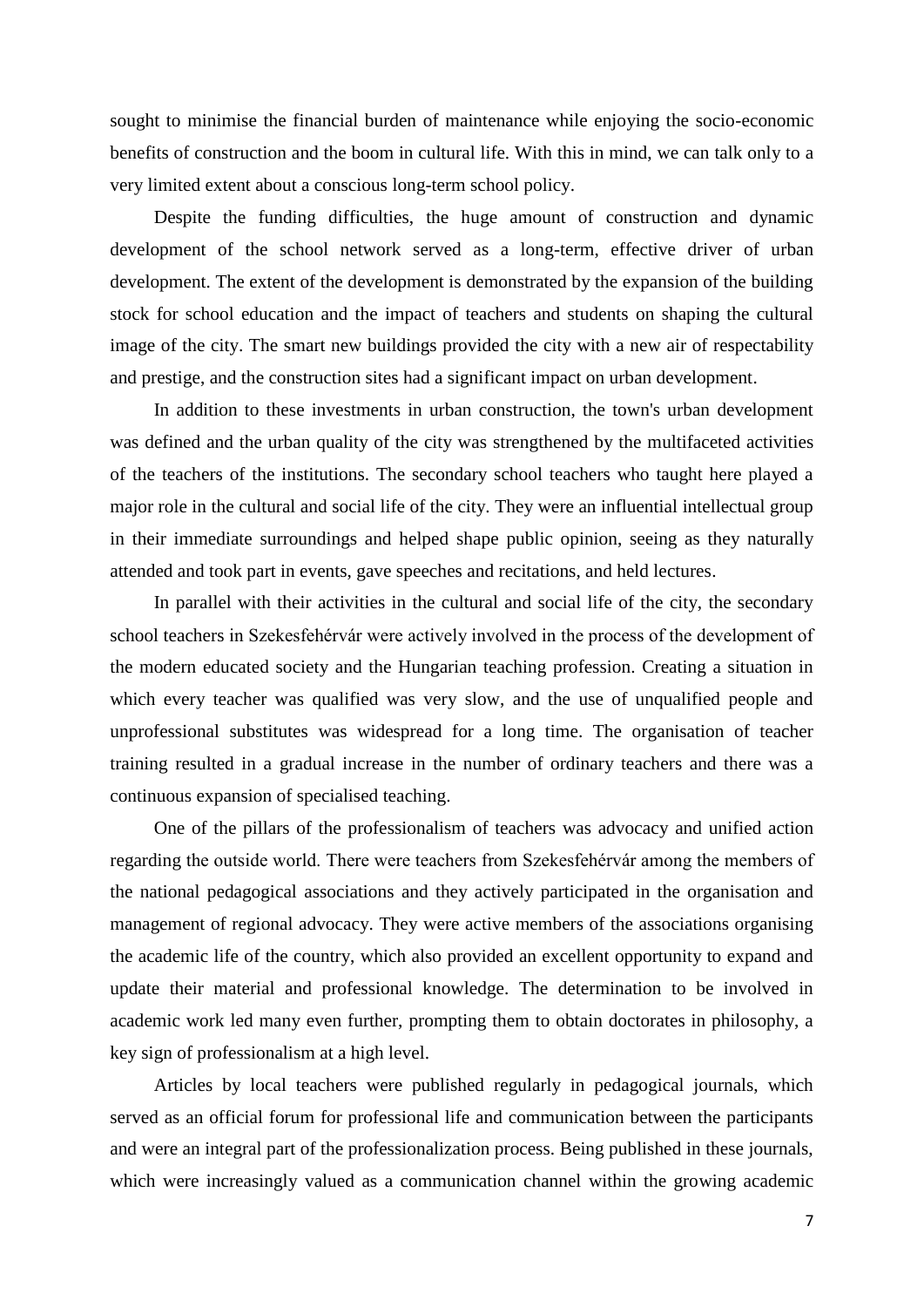scene and seen as the official voices of professional associations representing a particular field of academia, proved that the various experts from each discipline saw the teachers as external experts. This created a connection between public education and the general public, with teachers playing an increasingly appreciated role in shaping public opinion. Their work as textbook writers with proofreading by the Cistercian grammar school teachers contributed to the emergence of increasingly high-quality textbooks.

The new class of secondary school teachers became embedded in local society and in the cultural life of the city. Their academic and other promotional lectures, as well as their active membership in associations, had an impact on community formation and the maintenance of community identity. The development of associations was one of the defining factors of the era of civic development, so the ambitious attitude of teachers beyond teaching work had a strong impact on young people too. In addition to the transfer of knowledge beyond the curriculum, the formation of self-study circles, student groups and financial-aid associations were key defining aspects in the "social" education of the youth. The school teachers, thanks to their embracing of the youth associations and the intellectual work that they were motivated to carry out in addition to their teaching, fostered generations of talented young people who later became the leaders of the city's academic, economic and political life.

The school students did not appear in public only after their studies had finished in the city – their presence was an integral part of the city's daily life. They were present in every aspect of social life in the town. The school institutions made sure that their students fulfilled their religious duties, making visiting churches an integral part of the lives of students. Other areas of the schools-town relationship included accommodating students in private houses, actively participating in city celebrations, going on sport and study trips, and viewing local and visiting displays and exhibitions. However, during students' free time and in non-schoolorganized programmes there were often cases of student pranks and other relaxed behaviour. The disruptive behaviour of some pupils was a constant theme for citizens that presented their teachers with a serious problem, given that they had little means to influence pupils.

Students shaped the city's daily life, but the city's residents also appeared in the lives of the schools. The large banquet halls in the schools played a large part in the town's cultural life, being used for religious celebrations, patriotic commemorations, scientific and educational readings, as well as musical, theatrical and youth performances. Public celebrations such as gymnastics competitions, realschule and industrial school art exhibitions, as well as jubilee celebrations, all brought attention to the life and work of each school. The citizens and leaders of the city were invited to both school celebrations and school exams. In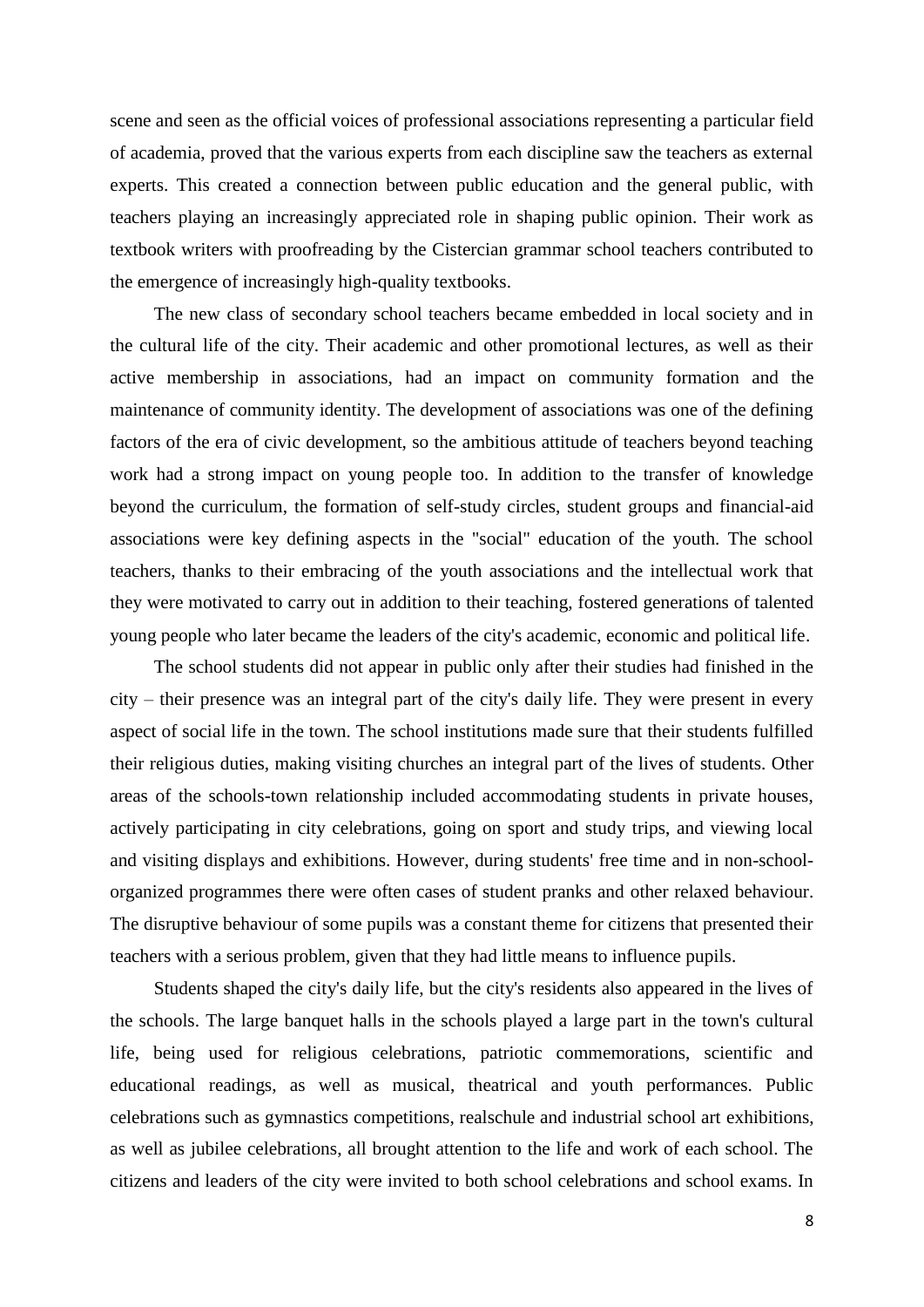addition, the phenomenon of social patronage created and strengthened the direct link between the citizens and the schools. Modern citizenship and the patronage of merchants and financial institutions provided a solid basis for the educational advancement of countless students, and the pace of improvements to school classrooms, gyms and libraries depended largely on donations from benefactors.

The importance of the question of education is indicated by the fact that three newspapers in Szekesfehérvár had their own education section. My comprehensive thematic review of issues published in the local press highlights which topics dominated the discourse on education, and the issues, problems, suggestions and debates that provoked the most intense interest. They also directly represent the pedagogical thinking of the era, since many of them were written by local teachers.

Thanks to the establishment of solid intellectual foundations, many schools or their direct successors still operate to this day. In the second half of the 19th century, Szekesfehérvár evolved into a major educational and cultural hub in the region. The selfimage of the city was built primarily around the flourishing of cultural values, and as a result thought of itself as a school town. The city's educators were key players in the process that led to this – they felt obliged to act at the local level as a defining group of the cultural elite and took responsibility for the development of regional advocacy, associations and social life in the interest of advancing the society's level of culture. Their work and the support of the town's citizens provided a solid foundation that makes the centuries-old traditions of education in Szekesfehérvár worth exploring today.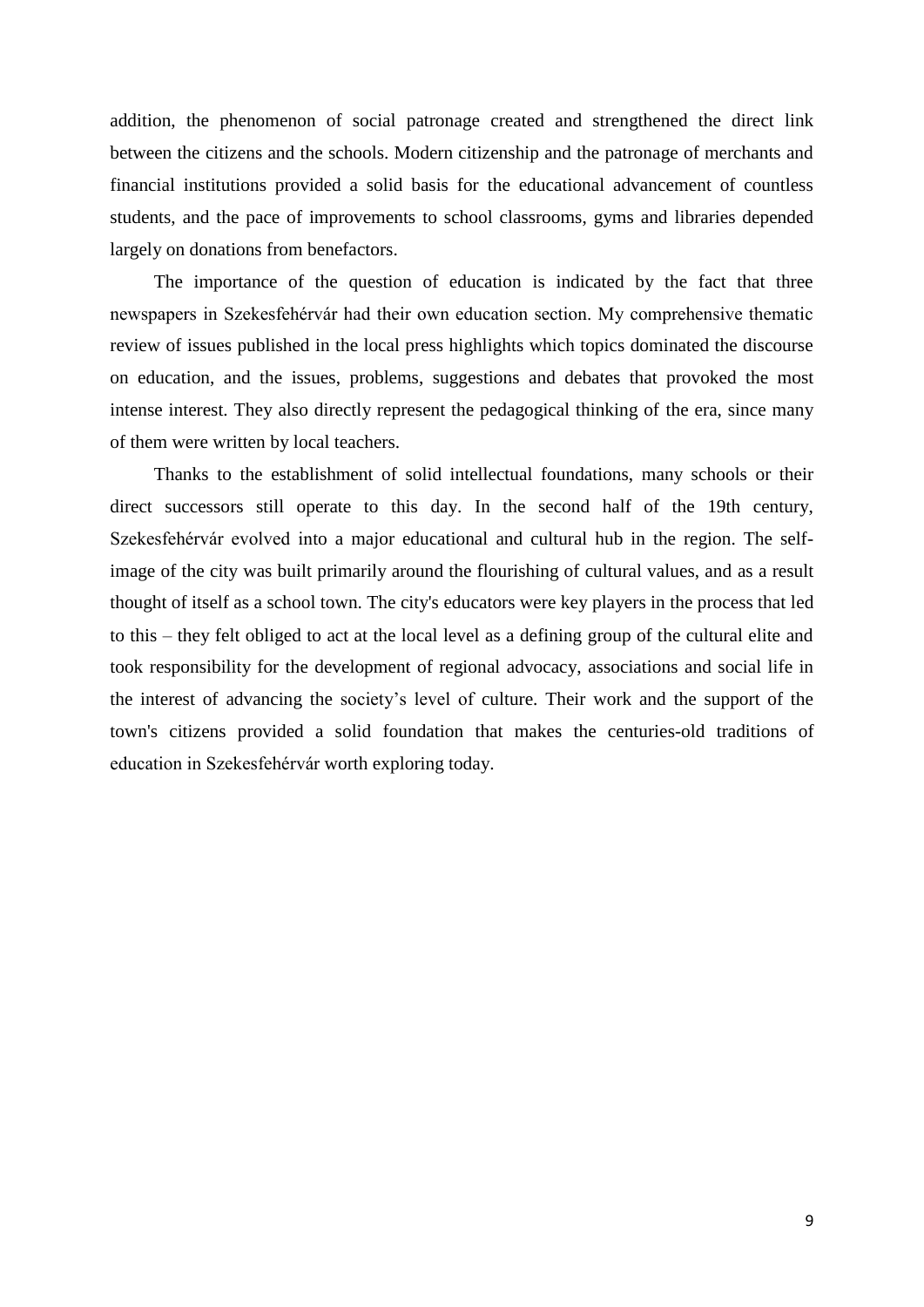#### **Selection of literature used for this PhD dissertation**

Csurgai Horváth József (2002): Székesfehérvár városképi alakulása a dualizmus korában. In: Tóth G. Péter (szerk.): *Struktúra és városkép*. Laczkó Dezső Múzeum, Veszprém. 279-301.

Demeter Zsófia és Gelencsér Ferenc (1990): *Székesfehérvár anno… Pillanatképek egy város életéből*. Fejér megyei Múzeumegyesület, Székesfehérvár.

Dortmuth Árpád (1936): Székesfehérvár kulturális élete a 19. században. In: Marosi Arnold és Dortmuth Árpád (szerk.): *Székesfehérvári Szemle. VI.* Debreczenyi István könyvnyomdája, Székesfehérvár. 13-27.

Garai Imre (2014b): A tudós tanár szerepének megformálódása a magyar oktatásügyben. In: Károly Krisztina és Perjés István (szerk.): *Tanulmányok a tudós tanárképzés műhelyeiből*. ELTE Eötvös Kiadó, Budapest. 297-308.

Kelemen Elemér (2004b): Pedagógusszervezetek- és mozgalmak Magyarországon a 19. században. *Iskolakultúra*, **14**. 6-7. sz. 146-155.

Kelemen Elemér (2003): A magyar pedagógustársadalom és a pedagógusképzés története a dualizmus korabeli Magyarországon. *Iskolakultúra*, **13**. 3. sz. 15-16.

Kéri Katalin (2001): *Bevezetés a neveléstörténeti kutatások módszertanába*. Műszaki Könyvkiadó, Budapest.

Kéri Katalin (2018): *Lánynevelés és női művelődés az újkori Magyarországon*. Kronosz Kiadó, Pécs.

Ladányi Andor (2008): *A középiskolai tanárképzés története*. Új Mandátum Kiadó, Budapest.

Mészáros István, Németh András és Pukánszky Béla (2005, szerk.): *Neveléstörténet. Bevezetés a pedagógia és az iskoláztatás történetébe.* Osiris Kiadó, Budapest.

Mann Miklós (2004): Középiskolai tanárok és képzésük a 19. század második felében. *Iskolakultúra*, 14. 6–7. sz.

Mészáros István (1995): *Magyar iskolatípusok 996-1990*. Országos Pedagógiai Könyvtár és Múzeum, Budapest.

Murányi Lajos (1993): *A reformkori Fejér vármegye olvasáskultúrája*. *A székesfehérvári kaszinók és a Fejér Megyei Olvasótársaság (1838 - 1849).* A Fejér Megyei Levéltár Közleményei 16, Székesfehérvár.

Müller Ildikó (2000): Az alap- és középfokú leányoktatás Magyarországon a dualizmus időszakában. *Sic itur ad Astra*, **12**. 3. sz. 131-204.

Nagy Péter Tibor (2011): A professzionalizációs folyamatok történetének kutatása a 2000-es években. *Iskolakultúra*, **21**. 1. sz. 3-8.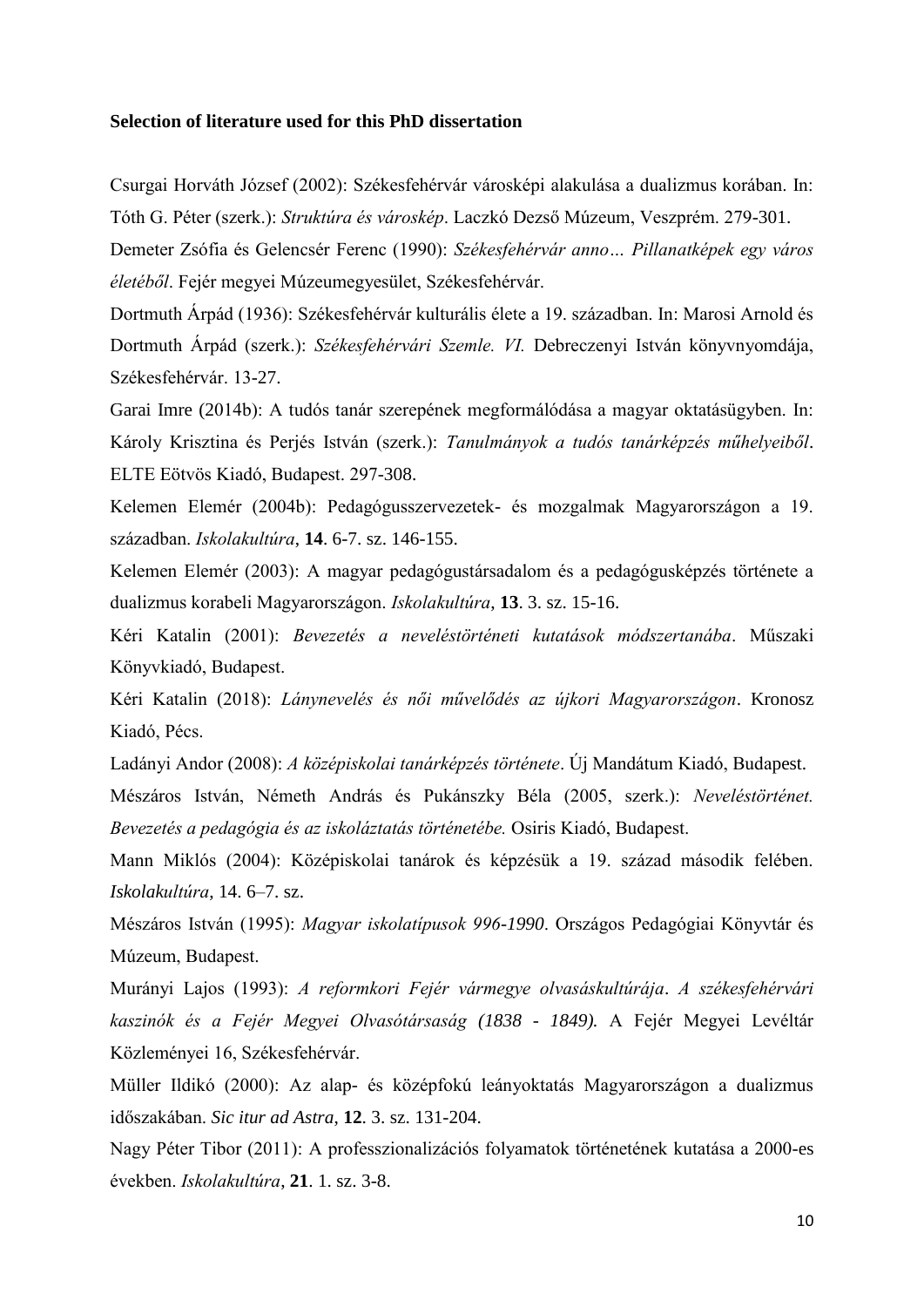Németh András (2000a): A katolikus tanárképzés történetéből. *Vigilia*, **65**. 5. sz. 328-337.

Németh András (2002): *A magyar neveléstudomány fejlődéstörténete. Nemzetközi tudományfejlődési és recepciós hatások, egyetemi tudománnyá válás, középiskolai tanárképzés*. Osiris Kiadó, Budapest.

Németh András (2009): A magyar középiskolai tanárképzés és szakmai professzió kialakulása a 18-20. században. *Educatio*, **18**. 3. sz. 279-290.

Németh András (2012): *Magyar pedagógusképzés és pedagógus szakmai tudásformák I. 1775-1945*. ELTE Eötvös Kiadó, Budapest.

Németh András (2014): A pedagógus professzió történeti kutatásának főbb irányai és elméleti koncepciói. In: Andl Helga és Molnár-Kovács Zsófia (szerk.): *Iskola a társadalmi térben és időben*. Pécsi Tudományegyetem, "Oktatás és Társadalom" Neveléstudományi Doktori Iskola, Pécs. 21-44.

P. Miklós Tamás (2005): A magyar gyermek- és ifjúsági szervezetek a dualizmus kori Magyarországon. (1867-1918). *Neveléstörténet*, **2**. 1-2. sz. 23-48.

Pukánszky Béla (2006): *A nőnevelés évezredei. Fejezetek a lányok nevelésének történetéből*. Gondolat Kiadó, Budapest.

Rébay Magdolna (2009): *Leány-középiskolák Magyarországon és a német nyelvű országokban. A jogi szabályozás az 1870-es évektől 1945-ig*. Új Mandátum Könyvkiadó, Budapest.

Sanda István Dániel (2002): A pedagógiai tér minőségi dimenziói: Értelmezési lehetőségek – elmélet és gyakorlat. *Képzés és gyakorlat*, **10**. 1-2. sz. 144-158.

Surányi István (2004): Az alapfokú oktatás Székesfehérváron a dualizmus korában. (1867- 1920). *Neveléstörténet*, **1**. 2. sz. 70-99.

Szabolcs Éva és Mann Miklós (1997): *Közoktatási törvényeink és a pedagógiai sajtó 1867– 1944*. ELTE BTK Neveléstudományi Tanszék, Budapest.

Szabolcs Éva (2001): Deduktív (analitikus) jellegű kutatások. In: Falus Iván (szerk.): *Bevezetés a pedagógiai kutatás módszereibe*. Műszaki könyvkiadó, Budapest. 106-121.

Szabolcs Éva (2002): Iskolai értesítők neveléstörténeti forrásértéke. A Budapesti II. kerületi Állami Reáliskola 1855-1914. In: Szabolcs Éva és Mann Miklós (szerk.): *Magyar neveléstörténeti tanulmányok II*. Eötvös József Könyvkiadó, Budapest. 29-40.

Szabó Ottóné Oláh Klára (1983): *A szakmunkásképzés 100 éve Székesfehérváron. 1883-1983*. Székesfehérvár.

Zibolen Endre (1984b): Az Entwurf kiterjesztése Magyarországra. *Magyar Pedagógia*, **92**. 4. sz. 423-441.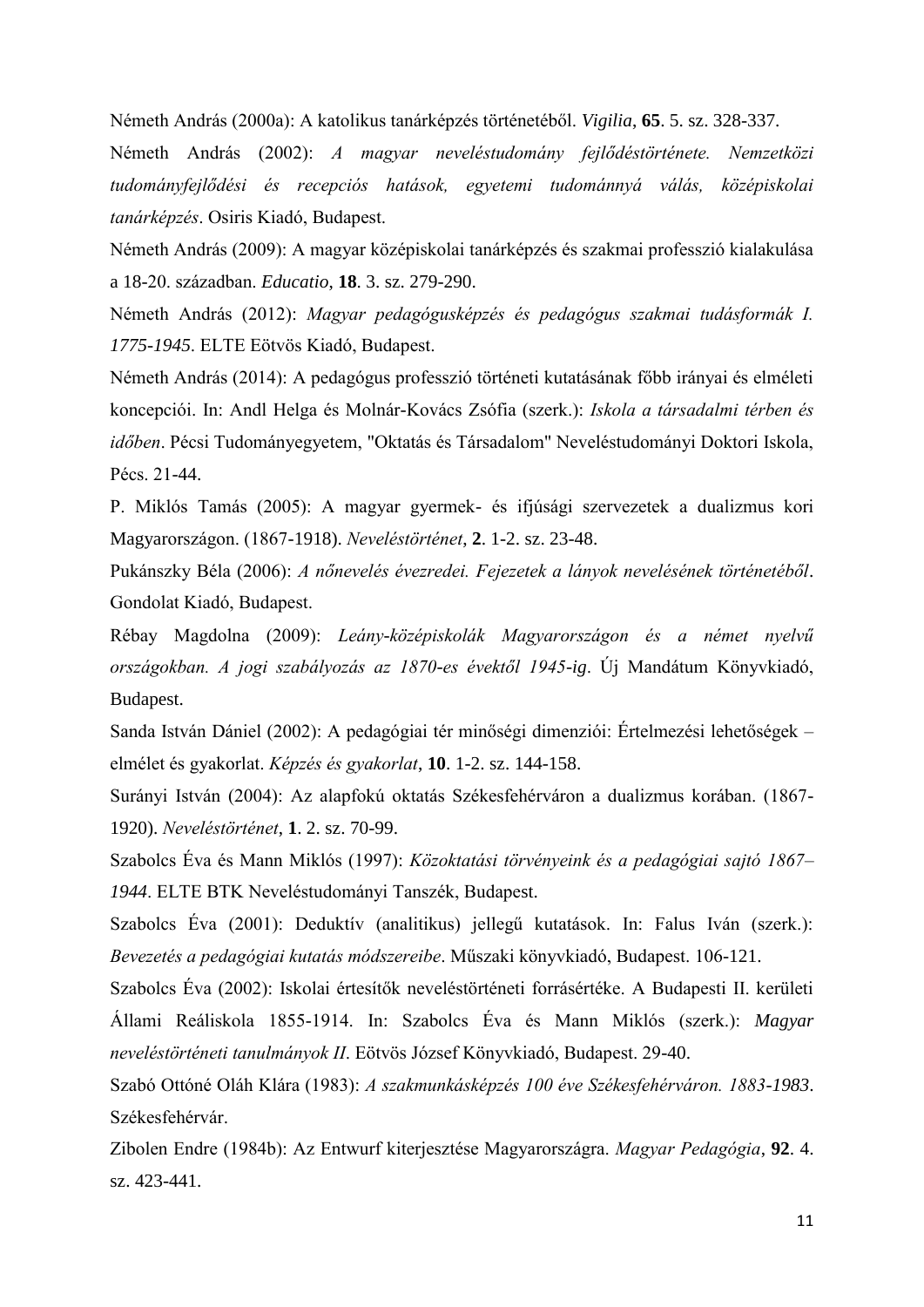Zibolen Endre (1990): Az Organisationsentwurf és a nyolcosztályos magyar gimnázium. In: Horánszky Nándor (szerk.): *Az ausztriai gimnáziumok és reáliskolák szervezeti terve. Organisationsentwurf*. Országos Pedagógiai Intézet, Budapest. 9–25.

## **Sources from archives**

MNL FML XV. 26. Iskolai értesítők gyűjteménye. Városi Iparos Tanonciskola értesítői. 1883-1916.

MNL FML XV. 26. Iskolai értesítők gyűjteménye. A székesfehérvári kereskedelmi középiskola évkönyvei. 1977-1934.

MNL FML XV. 26. Iskolai értesítők gyűjteménye. A székesfehérvári polgári leányiskola évkönyvei. 1883-1924.

MNL FML XV. 26. Iskolai értesítők gyűjteménye. A székesfehérvári reáliskola évkönyvei. 1955-1924.

VLKI VIII. Intézetek, intézmények. Középfokú Tanintézetek iratai. Székesfehérvári Ybl Miklós Gimnáziumának iratai. 51. kötet. 1878-1948.

VLKI VIII. Intézetek, intézmények. Középfokú Tanintézetek iratai. A Székesfehérvári Kereskedelmi Középiskola iratai. 52. kötet. 1868-1948.

VLKI VIII. Intézetek, intézmények. Középfokú Tanintézetek iratai. A Székesfehérvári Szent Margit Leánygimnáziumának iratai. 53. kötet. 1910-1948.

VLKI VIII. Intézetek, intézmények. Középfokú Tanintézetek iratai. Székesfehérvár thj. Város Felsőbb Leányiskolájának iratai. 55. kötet. 1910-1920.

VLKI VIII. Intézetek, intézmények. Gazdasági, tanonc- és szakiskolák iratai. A Kereskedő Tanonciskola iratai. 602. kötet. 1899-1948.

VLKI VIII. Intézetek, intézmények. Gazdasági, tanonc- és szakiskolák iratai. Az Alsó fokú Iparostanonc Iskola iratai. 603. kötet. 1888-1948.

VLKI XV. Iskolai értesítők, évkönyvek, gyűjtemények. Ciszterci-rend Szent István Gimnáziumának évkönyvei. 23. kötet. 1852-1924.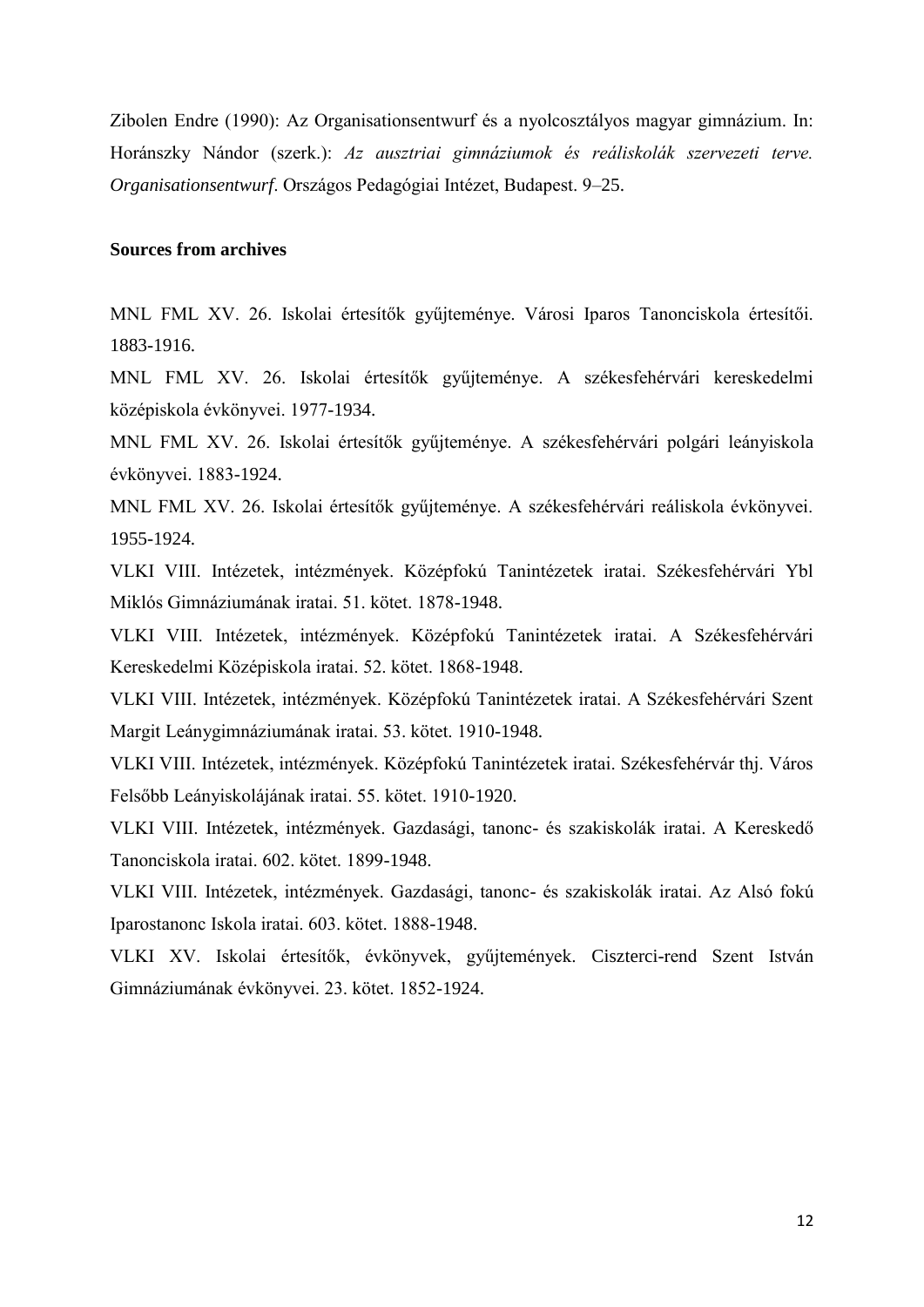#### **Presentations and scientific publications of the topic**

### **Conferencepapers**

Nemes-Németh, Nóra: *A felsőfokú képzés megteremtésének kezdetei Székesfehérváron*. IX. Trefort Ágoston Szakképzés- és Felsőoktatás-pedagógiai Konferencia. Budapest, 2019. november. 15.

Nemes-Németh, Nóra: *Pedagógiai tartalom a dualizmus kori Fejér hírlapirodalmában*. XIX. Országos Neveléstudományi Konferencia. Pécs, 2019. november 7-9.

Nemes-Németh, Nóra: *A mecenatúra jelentősége egy 19. századi ciszterci gimnázium életében.* VI. Keresztény Neveléstudományi Konferencia. Vác, 2018. április 27.

Nemes-Németh, Nóra: *Székesfehérvár iskolapolitikája a 19. században. "A tudomány ekként rajzolja világát." Irodalom, nevelés és történelem metszetei.* Doktorandusz konferencia. Eger, 2017. szeptember 28-29.

Nemes-Németh, Nóra: *A dualizmus kori Székesfehérvár középfokú tanintézeteinek tanárpopulációja a professziós folyamatok tükrében*. V. Keresztény Neveléstudományi Konferencia. Vác, 2017. április 27.

Nemes-Németh, Nóra: *A város mint iskolai tér a dualizmus kori Székesfehérváron*. XVII. Országos Neveléstudományi Konferencia. Nyíregyháza, 2017. november 9-11.

Nemes-Németh, Nóra: *Az Árpád-házi Boldog Margit Leánygimnázium szerepe Székesfehérvár szabad királyi város társadalmi-kulturális életében*. III. Keresztény Neveléstudományi Konferencia. Vác, 2015. április 24.

## **Written publications**

Nemes-Németh, Nóra (2019): Székesfehérvár iskolapolitikája a 19. században. In: Fodor, József Péter; Mizera, Tamás; Szabó, P. Katalin (szerk.): *"A tudomány ekként rajzolja világát" : Irodalom, történelem és nevelés metszetei I.* Budapest-Eger, Doktoranduszok Országos